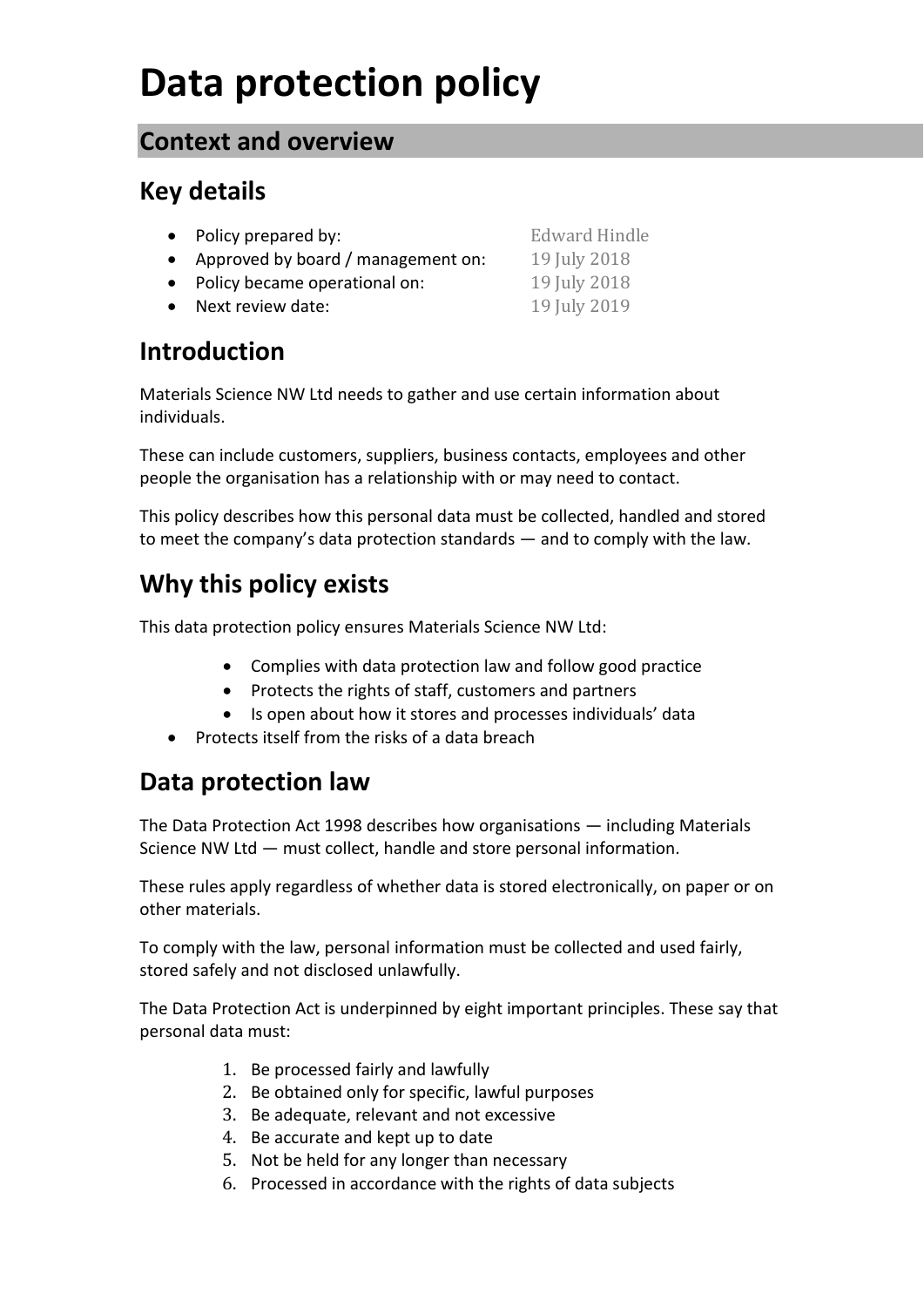- 7. Be protected in appropriate ways
- 8. Not be transferred outside the European Economic Area (EEA), unless that country or territory also ensures an adequate level of protection

## **People, risks and responsibilities**

# **Policy scope**

This policy applies to:

- The head office of Materials Science NW Ltd
- All branches of Materials Science NW Ltd
- All staff and volunteers of Materials Science NW Ltd
- All contractors, suppliers and other people working on behalf of [company name]

It applies to all data that the company holds relating to identifiable individuals, even if that information technically falls outside of the Data Protection Act 1998. This can include:

- Names of individuals
- Postal addresses
- Email addresses
- Telephone numbers
- …plus any other information relating to individuals

# **Data protection risks**

This policy helps to protect Materials Science NW Ltd from some very real data security risks, including:

- **Breaches of confidentiality.** For instance, information being given out inappropriately.
- **Failing to offer choice.** For instance, all individuals should be free to choose how the company uses data relating to them.
- **Reputational damage.** For instance, the company could suffer if hackers successfully gained access to sensitive data.

## **Responsibilities**

Everyone who works for or with Materials Science NW Ltd has some responsibility for ensuring data is collected, stored and handled appropriately.

Each team that handles personal data must ensure that it is handled and processed in line with this policy and data protection principles.

However, these people have key areas of responsibility:

• The **board of directors** is ultimately responsible for ensuring that **Materials** Science NW Ltd meets its legal obligations.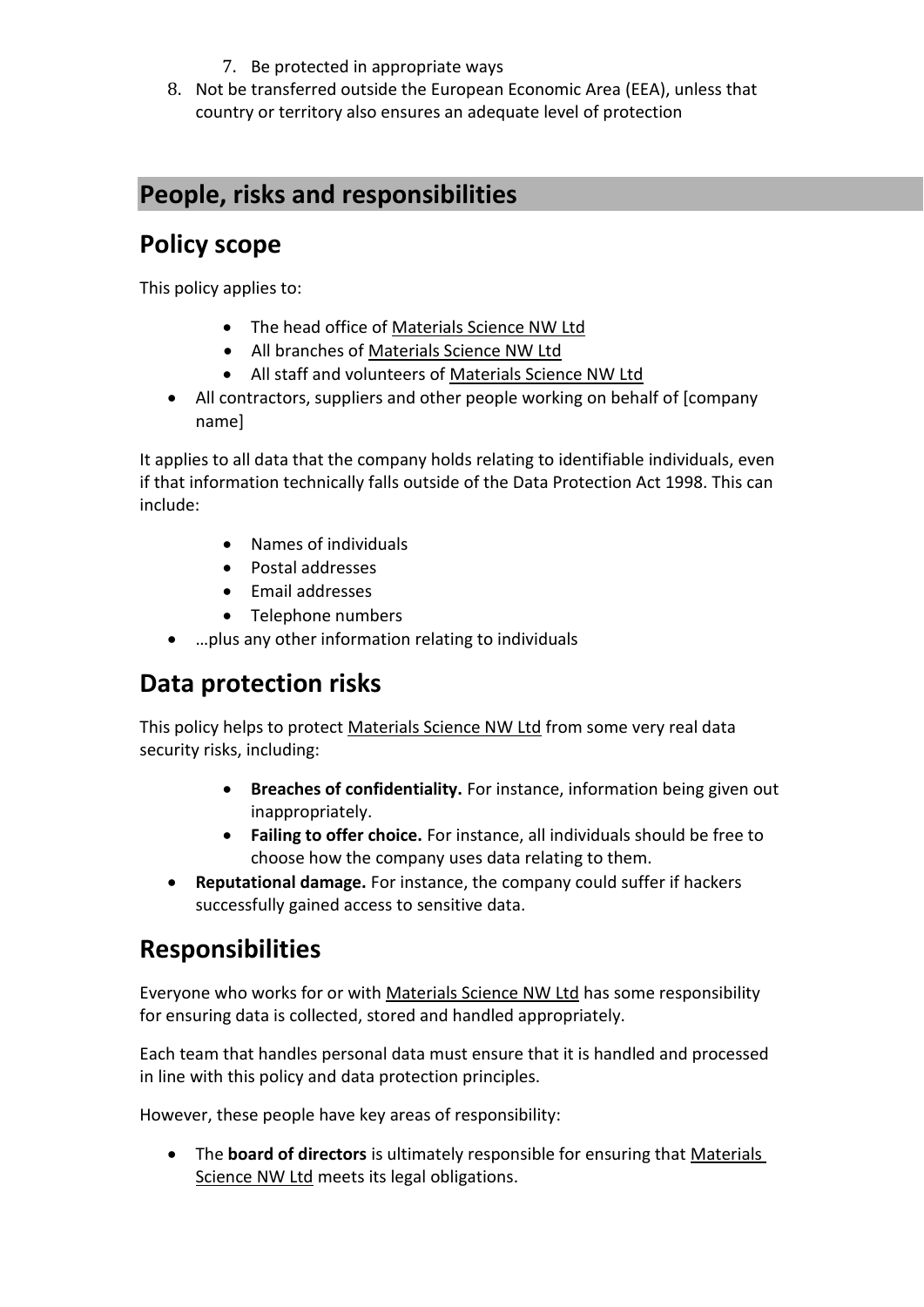- The **[data protection officer], Edward Hindle** is responsible for:
	- o Keeping the board updated about data protection responsibilities, risks and issues.
	- o Reviewing all data protection procedures and related policies, in line with an agreed schedule.
	- o Arranging data protection training and advice for the people covered by this policy.
	- o Handling data protection questions from staff and anyone else covered by this policy.
	- o Dealing with requests from individuals to see the data Materials Science NW Ltd holds about them (also called 'subject access requests').
	- o Checking and approving any contracts or agreements with third parties that may handle the company's sensitive data.
- The **IT manager, Edward Hindle,** is responsible for:
	- o Ensuring all systems, services and equipment used for storing data meet acceptable security standards.
	- o Performing regular checks and scans to ensure security hardware and software is functioning properly.
	- o Evaluating any third-party services the company is considering using to store or process data. For instance, cloud computing services.
- The **marketing manager, Edward Hindle,** is responsible for:
	- o Approving any data protection statements attached to communications such as emails and letters.
	- o Addressing any data protection queries from journalists or media outlets like newspapers.
	- o Where necessary, working with other staff to ensure marketing initiatives abide by data protection principles.

## **General staff guidelines**

- The only people able to access data covered by this policy should be those who **need it for their work**.
- Data **should not be shared informally**. When access to confidential information is required, employees can request it from their line managers.
- **Materials Science NW Ltd will provide training** to all employees to help them understand their responsibilities when handling data.
- Employees should keep all data secure, by taking sensible precautions and following the guidelines below.
- In particular, **strong passwords must be used** and they should never be shared.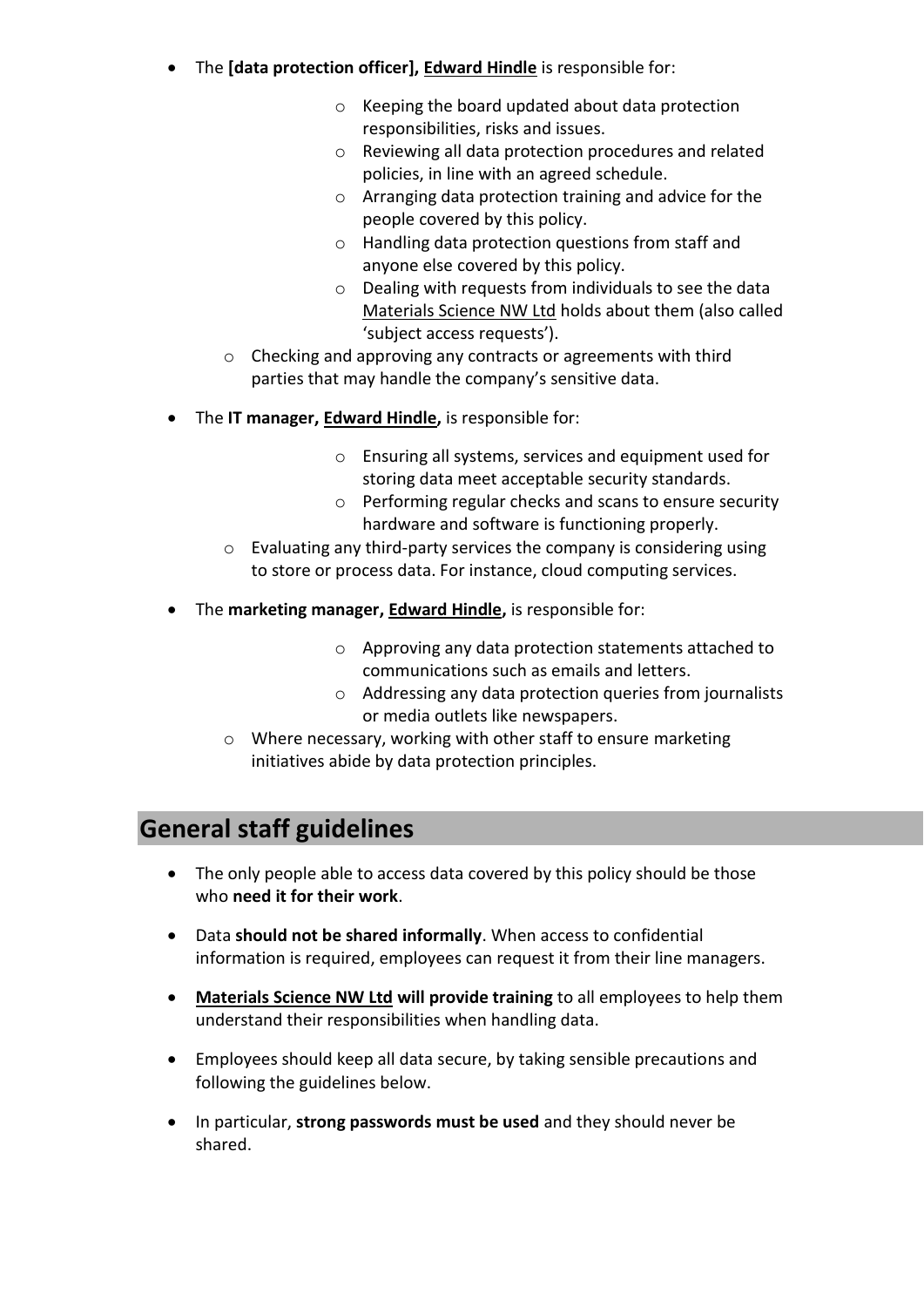- Personal data **should not be disclosed** to unauthorised people, either within the company or externally.
- Data should be **regularly reviewed and updated** if it is found to be out of date. If no longer required, it should be deleted and disposed of.
- Employees **should request help** from their line manager or the data protection officer if they are unsure about any aspect of data protection.

#### **Data storage**

These rules describe how and where data should be safely stored. Questions about storing data safely can be directed to the IT manager or data controller.

When data is **stored on paper,** it should be kept in a secure place where unauthorised people cannot see it.

These guidelines also apply to data that is usually stored electronically but has been printed out for some reason:

- When not required, the paper or files should be kept **in a locked drawer or filing cabinet**.
- Employees should make sure paper and printouts are **not left where unauthorised people could see them**, like on a printer.
- **Data printouts should be shredded** and disposed of securely when no longer required.

When data is **stored electronically**, it must be protected from unauthorised access, accidental deletion and malicious hacking attempts:

- Data should be **protected by strong passwords** that are changed regularly and never shared between employees.
- If data is **stored on removable media** (like a CD or DVD), these should be kept locked away securely when not being used.
- Data should only be stored on **designated drives and servers**, and should only be uploaded to an **approved cloud computing services**.
- Servers containing personal data should be **sited in a secure location**, away from general office space.
- Data should be **backed up frequently**. Those backups should be tested regularly, in line with the company's standard backup procedures.
- Data should **never be saved directly** to laptops or other mobile devices like tablets or smart phones.
- All servers and computers containing data should be protected by **approved security software and a firewall**.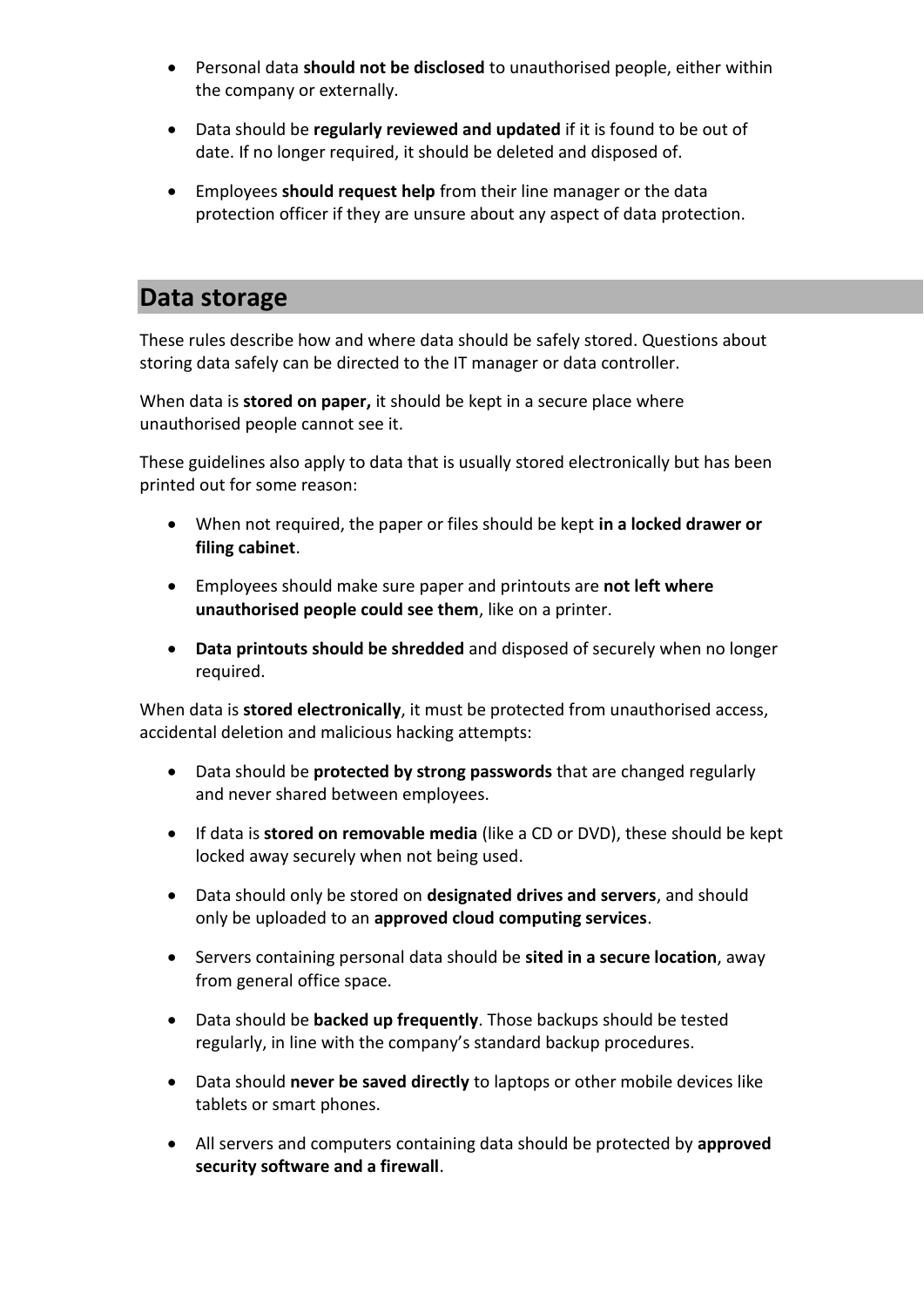#### **Data use**

Personal data is of no value to Materials Science NW Ltd unless the business can make use of it. However, it is when personal data is accessed and used that it can be at the greatest risk of loss, corruption or theft:

- When working with personal data, employees should ensure **the screens of their computers are always locked** when left unattended.
- Personal data **should not be shared informally**. In particular, it should never be sent by email, as this form of communication is not secure.
- Data must be **encrypted before being transferred electronically**. The IT manager can explain how to send data to authorised external contacts.
- Personal data should **never be transferred outside of the European Economic Area**.
- Employees **should not save copies of personal data to their own computers.**  Always access and update the central copy of any data.

### **Data accuracy**

The law requires Materials Science NW Ltd to take reasonable steps to ensure data is kept accurate and up to date.

The more important it is that the personal data is accurate, the greater the effort Materials Science NW Ltd should put into ensuring its accuracy.

It is the responsibility of all employees who work with data to take reasonable steps to ensure it is kept as accurate and up to date as possible.

- Data will be held in **as few places as necessary**. Staff should not create any unnecessary additional data sets.
- Staff should **take every opportunity to ensure data is updated.** For instance, by confirming a customer's details when they call.
- Materials Science NW Ltd will make it **easy for data subjects to update the information** Materials Science NW Ltd holds about them. For instance, via the company website.
- Data should be **updated as inaccuracies are discovered**. For instance, if a customer can no longer be reached on their stored telephone number, it should be removed from the database.
- It is the marketing manager's responsibility to ensure **marketing databases are checked against industry suppression files** every six months.